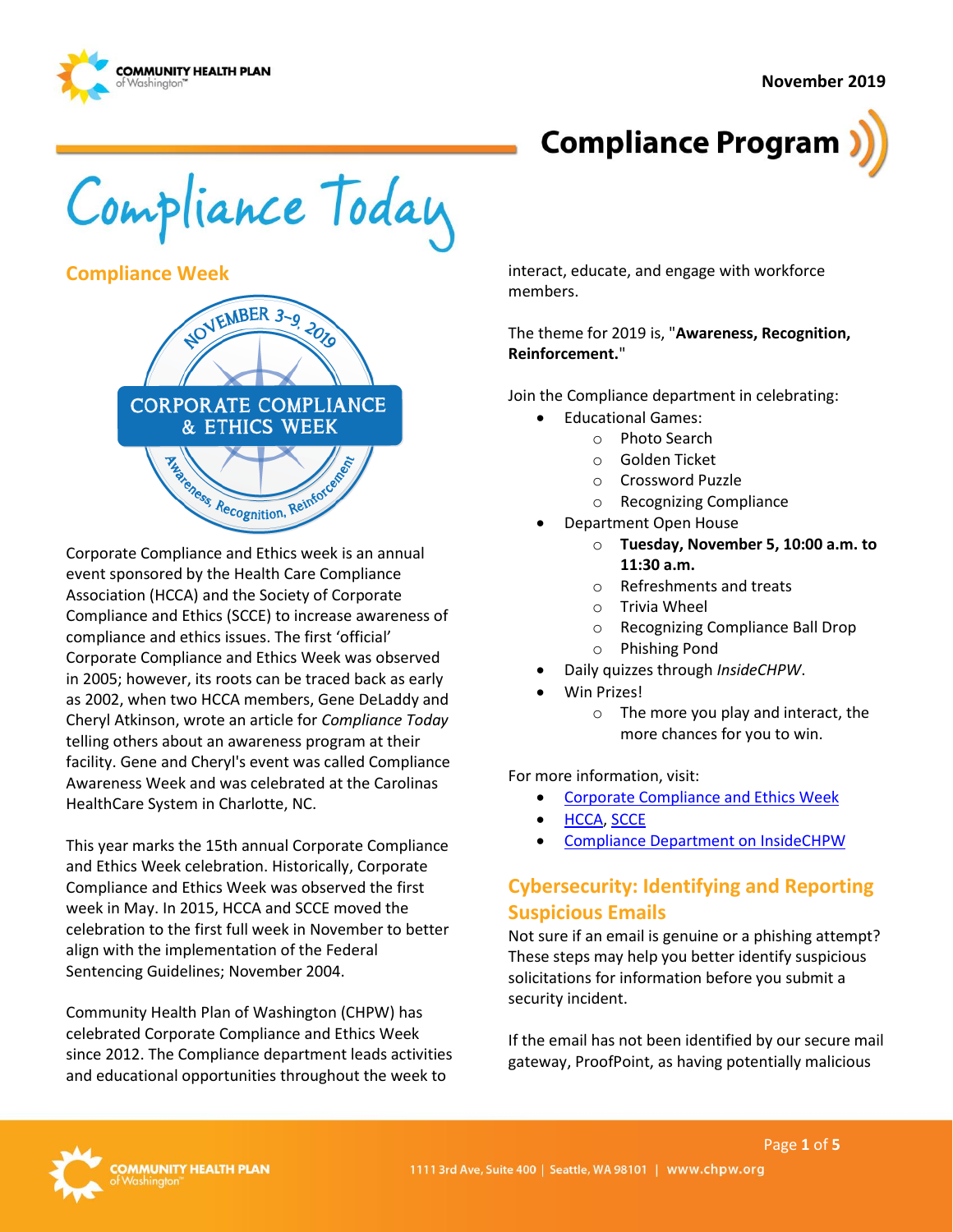



Compliance Today

content, you may discover emails that could either be from a trusted source asking for information beyond the normal scope of your business operations, or from a new contact requesting updated information. These scenarios happen for a variety of reasons, including but not limited to:

- Updates and changes to financial information from third party vendors.
- Initiating new lines of business.
- Inquiries involving sharing sensitive information.

If you suspect an email to be suspicious, follow these guidelines:

- Is the sender a new contact?
- Are they asking for sensitive information?
- Are they requesting information in a new format than previously agreed upon?
- Are there generic links with minimal explanation?
- Are there any spelling errors or word usage that seem awkward?
- Are there any attachments?
- Are there multiple recipients?

After reviewing this information, if you feel the message contains potentially malicious intent, please report the incident to the Help Desk so that we can update our security vendors and inform other potentially exposed users.

When reporting a potentially malicious email, do not download, forward, or respond to the message. Please collect the following information, email it to [service.desk@chpw.org,](mailto:service.desk@chpw.org) and delete the email immediately to minimize accidental exposure:

• Sender's email address (username@domain.com);

- Recipient's email address (Individual, Shared, or Distribution list address);
- Time and date of the message, and;
- Subject.

No further action will be required unless otherwise requested. We will investigate the issue and notify appropriate parties as necessary. Your reports help keep others safe. Thank you for your assistance.

For more information:

- *[HIPAA Security](http://chpsp/PP/Compliance/HIPAA%20Security%20Policy%20-%20CO330.pdf)* policy (CO330)
- *[Member Privacy](http://chpsp/PP/Compliance/Member%20Privacy%20Policy%20-%20CO298.pdf)* policy (CO298)
- *[Member Privacy: PHI Use and Disclosure](http://chpsp/PP/Compliance/Member%20Privacy-PHI%20Use%20and%20Disclosure%20Procedure%20-%20CO316.pdf)*  [procedure \(CO316\)](http://chpsp/PP/Compliance/Member%20Privacy-PHI%20Use%20and%20Disclosure%20Procedure%20-%20CO316.pdf)
- *[Information Privacy: Workforce Member](http://chpsp/PP/Compliance/Information%20Privacy%20Workforce%20Member%20Responsibilities%20Procedure%20-%20CO317.pdf)  Responsibilities* [procedure \(CO317\)](http://chpsp/PP/Compliance/Information%20Privacy%20Workforce%20Member%20Responsibilities%20Procedure%20-%20CO317.pdf)

## **Vendor Oversight & Delegated Vendor Oversight Programs**

#### **CHPW's Vendor Oversight Program**

In 2015, CHPW developed and implemented a Vendor Oversight Program (VOP) to provide support to business owners with consistent end-to-end processes, tools, and resources to effectively procure and manage the life cycle of CHPW's vendors. The VOP outlines requirements for vendor procurement, oversight, and termination practices for vendors that classify, use, handle, transmit, store, retain, dispose, and manipulate CHPW electronic data.

All CHPW workforce members involved with the selection of new vendors and oversight of existing vendors, including full time employees, contractors, temporary employees, and project-based consultants/employees, must comply with the CHPW policies and requirements governing the CHPW VOP.

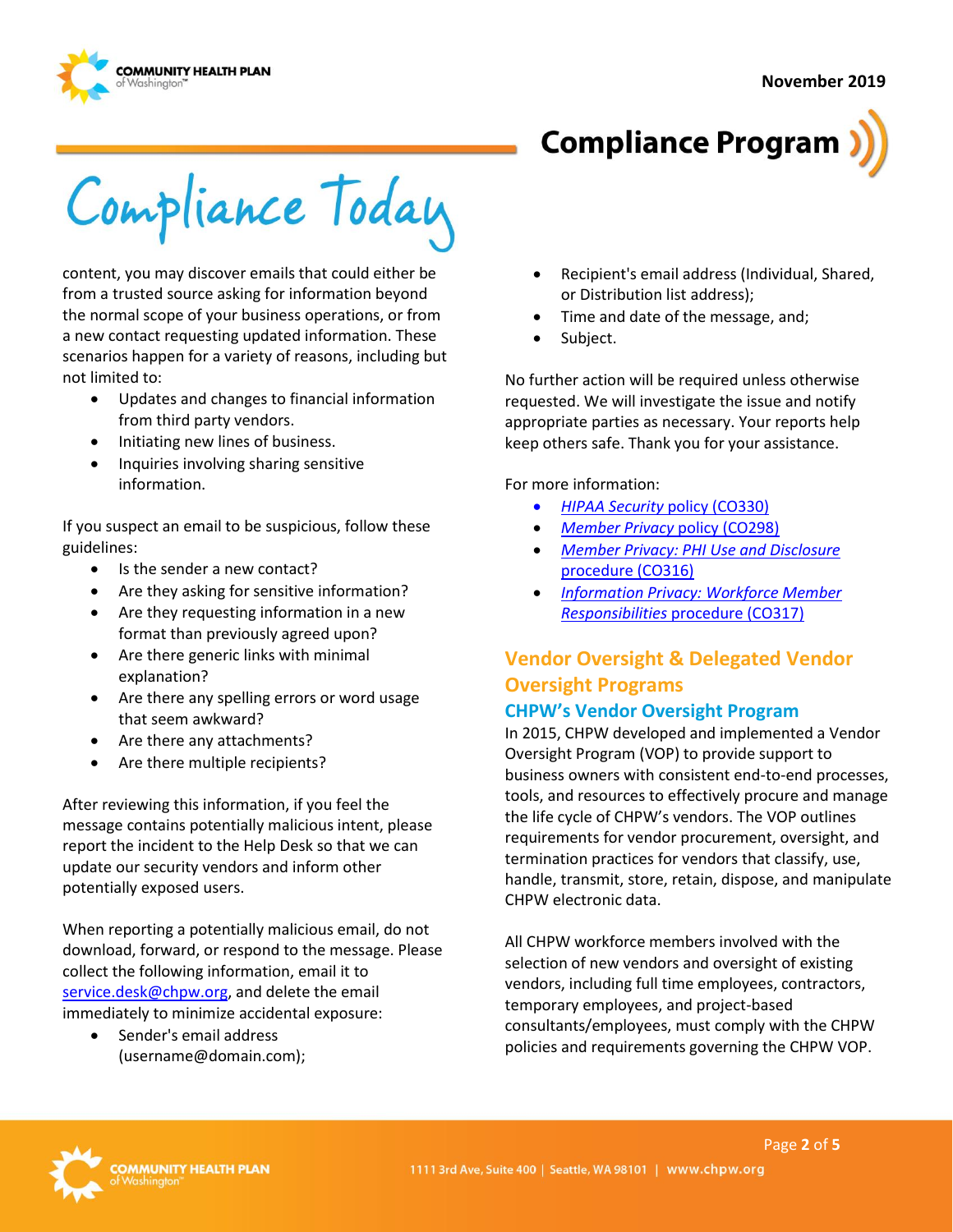

# **Compliance Program**

Compliance Today

There are six (6) phases of the Program to help guide business owners through the procurement and management lifecycle of their vendors:

- 1. Identify Business Need for Vendor Selection
- 2. Vendor Identification and Selection
- 3. Vendor Contracting
- 4. Vendor Implementation
- 5. Vendor Sustainment Cycle
- 6. Terminate Vendor Contract

The VOP allows CHPW to proactively manage its vendor portfolio in the following ways:

- Monitoring business owner sustainment activities;
- Providing consultation/education;
- Maintaining procurement and management materials;
- Maintaining Vendor Management Resource site;
- Monitoring renewals and terminations;
- Identifying economies across portfolio;
- Overseeing vendor procurement activities;
- Providing status of portfolio performance;
- Providing tools to support Program activities, and;
- Providing continuous Program improvement.

For more information on the VOP:

- Contact Steve Cook, Director of Enterprise Services, at ext. 4725 or at [steve.cook@chpw.org.](mailto:steve.cook@chpw.org)
- *[CHPW Vendor Oversight Program Data Security](http://chpsp/PP/IST/CHPW%20Vendor%20Oversite%20Program%20Data%20Security%20Policy%20-%20IT126.pdf)*  [policy \(IT126\)](http://chpsp/PP/IST/CHPW%20Vendor%20Oversite%20Program%20Data%20Security%20Policy%20-%20IT126.pdf)

While the programs may be separate, the VOP and CHPW's Delegated Vendor Oversight (DVO) Program support each other. During Phase II of the VOP, business owners are referred to the DVO Program to ensure proper identification and classification of

delegates, and the ongoing oversight and monitoring provided by the DVO Program support VOP's goals of proactively managing the lifecycle of CHPW's vendors.

#### **Delegated Vendor Oversight Program**

CHPW maintains a Delegated Vendor Oversight (DVO) Program to ensure CHPW meets its contractual and regulatory obligations. The DVO Program has two parts: (1) ensure evaluation/pre-assessment of potential vendors is completed and (2) oversight/monitoring of business owners who have delegated relationships with vendors. By design, both parts of the DVO Program ensure CHPW meets contractual and regulatory requirements as though CHPW itself were performing the delegated function. CHPW remains ultimately responsible for any performance deficiencies of its First Tier, Downstream, and Related Entities (FDRs).

A **First Tier Entity** is any party that enters into a written arrangement with CHPW to provide administrative services or healthcare services to our members. The term "subcontractors" is the equivalent of a first tier entity. A **Downstream Entity** is any party that enters into a written arrangement, below the level of the arrangement between CHPW and a first tier entity. The term **Related Entity** means any entity that is related to CHPW by common ownership or control and performs some of CHPW's management functions under contract or delegation.

Delegation occurs when CHPW has a contract with a delegated vendor to provide administrative or health care services for members on CHPW's behalf, thereby granting the FDR the authority to make decisions or perform a core administrative function that CHPW would otherwise perform.

The CHPW business owner is responsible for the function if it were to be performed by CHPW (i.e., not

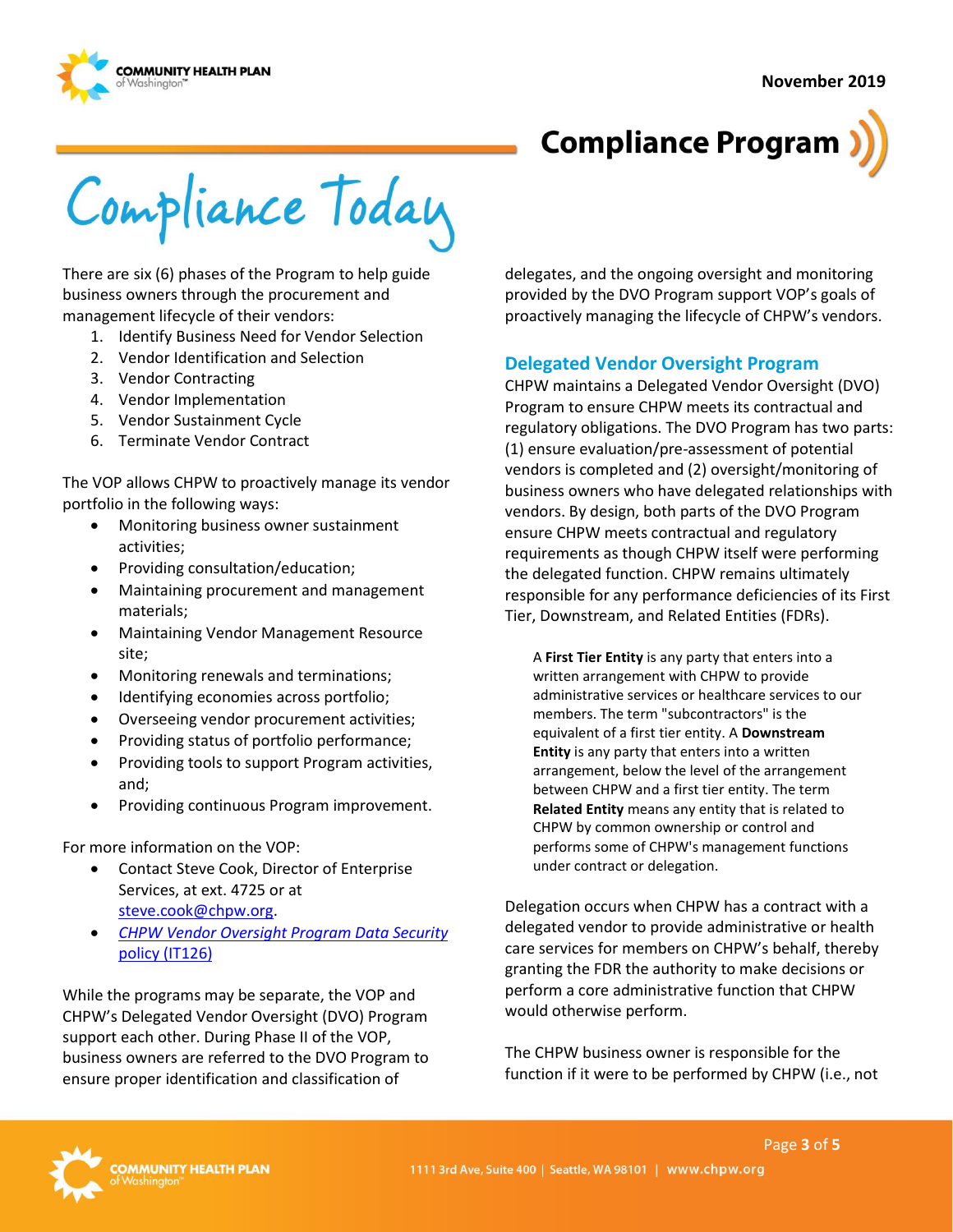



Compliance Today

be delegated), is responsible for fully understanding the delegated vendor relationship and be in a position to influence and enforce the delegated vendor's contractual obligations to CHPW.

The business owner remains responsible for evaluating the delegated vendor, including conducting the preassessment, reviewing and approving the delegated vendor contract language, ongoing monitoring and auditing activities, initiating and monitoring Corrective Action Plans (CAPs), and providing the Compliance department with monthly status reports of the delegated vendor.

Prior to contracting with any delegated vendor, business owners must conduct a pre-assessment to evaluate the FDR's ability to: (1) meet CHPW's obligations under its contracts with the Centers for Medicare & Medicaid Services (CMS), the Washington State Health Care Authority (HCA), or other payors, and; (2) meet all regulatory obligations applicable to CHPW, as well as NCQA accreditation standards.

When considering a potential delegated vendor relationship, the business owner is responsible for engaging subject matter experts (SMEs), including (but not limited to) the VP, Compliance Officer, DVO Program Manager, Analysts, the Legal department, and other decision makers. More specifically, business owners are responsible for:

- Conducting a pre-assessment;
- Identifying reporting and monitoring activities to be conducted;
- Defining audit schedules;
- Obtaining necessary approval to enter into a delegated vendor relationship;
- Providing the delegated vendor with CHPW's Standards of Conduct and Compliance/Fraud, Waste, and Abuse (FWA) training materials, as

well as CHPW P&Ps relevant to the delegated function.

o Alternatively, obtaining, reviewing, editing, and approving the delegated vendor's P&Ps relevant to the delegated function (these materials must meet CHPW's procedural, contractual, and regulatory requirements).

Each delegated vendor signs a Delegated Services Agreement (DSA), Service Level Agreement (SLA), or other contractual instrument ("Agreement"), and, as applicable, a BAA. The agreement(s) detail CHPW's performance standards for the activities or functions delegated and protections for PHI.

For more information:

- Contact Josh Martin, DVO Program Manager at ext. 8805, or a[t josh.martin@chpw.org.](mailto:josh.martin@chpw.org)
- *[Delegated Vendor Oversight](http://chpsp/PP/Compliance/Delegated%20Vendor%20Oversight%20Policy%20-%20CO321.pdf)* policy (CO321).
- *[Delegated Vendor Oversight Program](http://chpsp/PP/Compliance/Delegated%20Vendor%20Oversight%20Program%20Description%20-%20CO-PROG5.pdf)*  description.
- [DVO Toolkit:](https://inside.chpw.org/departments/compliance/dvo_toolkit)
	- o *[Delegated Vendor Criteria](https://inside.chpw.org/departments/compliance/dvo_toolkit/delegated_vendor_criteriapdf~1)* (to assist in identifying whether a vendor is a delegate).
	- o *[Delegated Vendor Requirements](https://inside.chpw.org/departments/compliance/dvo_toolkit/delegated_vendor_requirements_checklistpdf~3)* (outlines pre- and post-contracting requirements and detailed contract provisions).

#### **Workforce Badge Use and Access**

Secured access and proper badge use are important parts of protecting our members' privacy and the security of CHPW's facility. **All individuals are always required visibly to display their ID badge while in the building**. It is your responsibility to always swipe your badge at every secured access door.